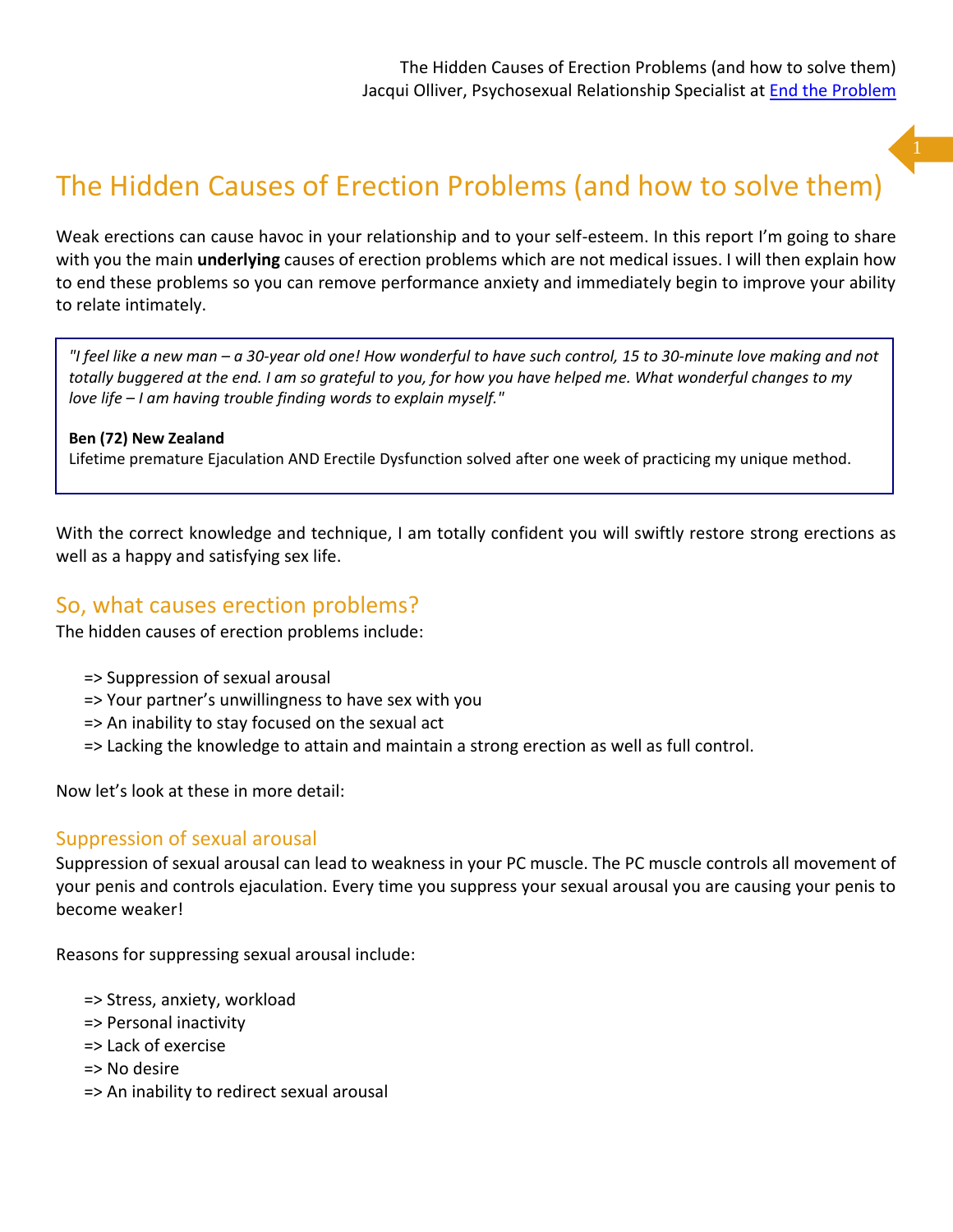#### The Hidden Causes of Erection Problems (and how to solve them) Jacqui Olliver, Psychosexual Relationship Specialist at **End the Problem**

#### Your partner's unwillingness to have sex with you

If your partner is reluctant to have sex with you,

They may be:

- => Feeling emotionally unfulfilled by you
- => Feeling disconnected from you
- => Feeling unfulfilled by your technique
- => Feeling pressured to have sex
- => Feeling unfulfilled by the amount of performance time you give them

In many cases **this** is the main reason for relationship breakup because it creates doubt!

Doubt for you – of your ability to perform… Doubt for them – of your ability to fulfil them.

### Then there is the inability to stay focused on the sexual act

The more worried you are about performing and maintaining a strong erection, the worse your erection problem (and relationship problems) become.

Due to this continuous mental pressure, you completely lose your ability to focus on attaining (and maintaining) an erect penis during the sexual act AND lose your ability to feel emotionally connected to your partner before, during and after sex.

Without the right focus, your brain and body are unable to unite during sex to achieve the desired result - which is to attain a hard erection, maintain a hard erection (with full control) AND stay emotionally connected to your partner at the same time.

#### How to restore a hard erection

In this report I have identified the hidden causes of erection problems. To be able to attain (and keep) an erection you need to address ALL of these above causes. Otherwise you may only partially heal your erection problem – which means you could be doomed to having weak erections and may struggle to retain confidence in your relationship, for the rest of your life.

MANY of my clients suffered from these problems for YEARS and were NEVER able to resolve them UNTIL they learned my unique method.

#### If you want to achieve a superior sex life, I can supply the answers

I teach a new technique which fully explains the reasons you are underperforming. You can FINALLY understand the mechanics required to TOTALLY RESOLVE your SEXUAL PROBLEMS! **This method is unique to me and is unavailable elsewhere.**